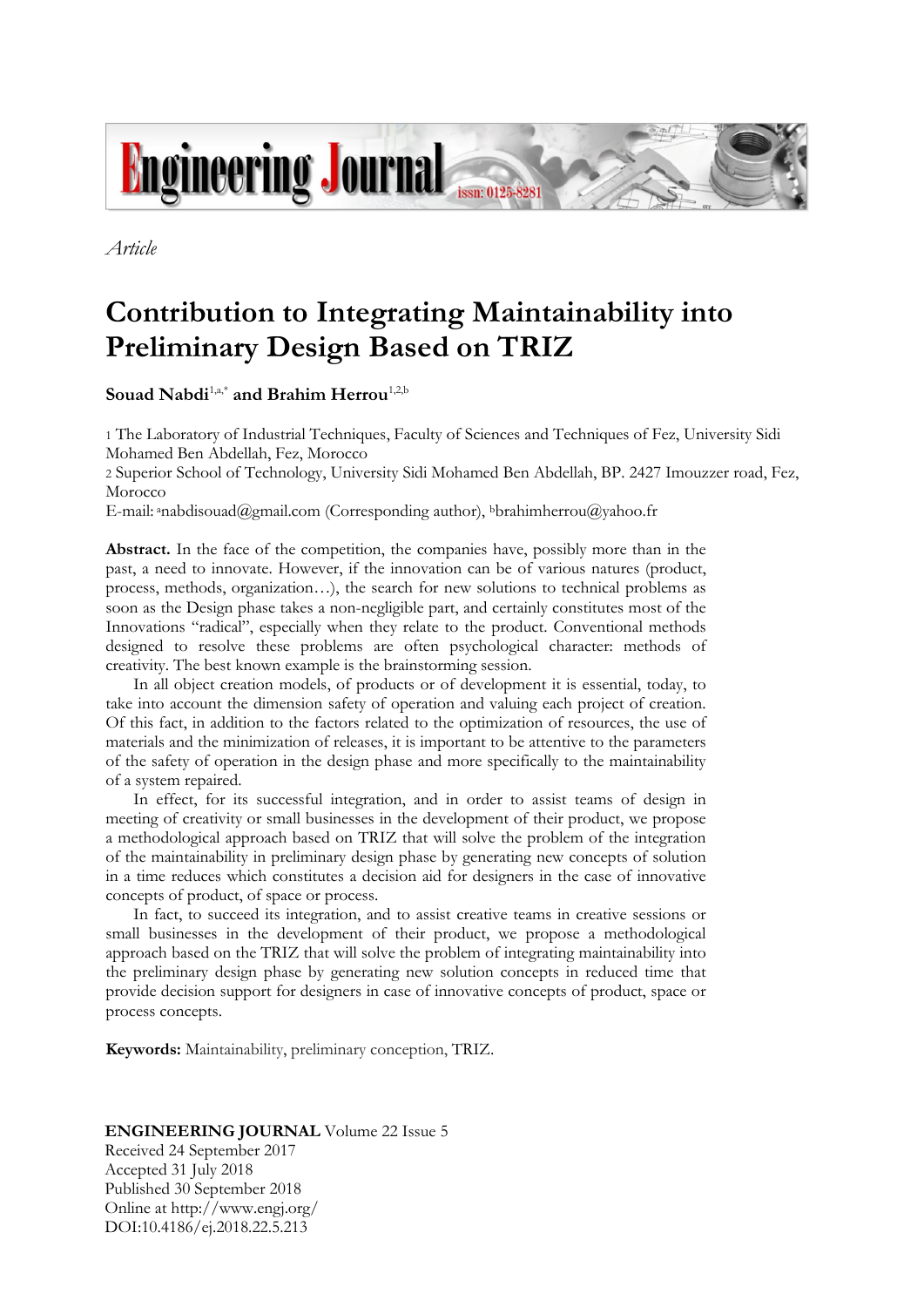## **1. Introduction**

The process of developing innovative products opens on ideas that, taking shape, are reformed into creations (discovery, invention,…). When the creation has taken a communicable form (equation, schema, drawing,…), it began the phase of so-called innovation [1]. An entity, (a company, a research laboratory, an association, an administration, etc.), is a system both complex and simple. Complex, because it fits in an environment frequently in evolution and adapts to them at all times; so, it changes continually.

Complexes also, because it implements a multitude of settings to control in order to be able to pilot the whole. Simple, because a system is made up of three basic components that are human resources, physical resources and the work [2].

In an entity, a design process is considered as a tool for innovation which confirms a real competitive advantage. The choice of a design process adapted to the constraints inherent in the products and its environment represents a strategic issue in the success of the innovation approach [3]-[7]. In effect, in the literature the designers found many models of the design process, which differ in their approaches, in their organizations and in their objectives [8]-[10]. But in front of this multitude of models, the designers of a research entity may find themselves in trouble in choosing an appropriate design process to adapting an existing design process to their own limits.

Give to an entity the tools and necessary methods as an adapted or generated process by a tool is an approach of research in full evolution. We are in the field of selection where of generation of a design process through the identification of basic trades, methods and tools for the development of an innovative product.

Control the process design is to prepare the upstream phase with more participants and stakeholders on the development of the product and which should generate parameters and actionable data in the preparation of the upstream phase of the process design to ensure a global optimization of the product and the process of implementation [3], [11]. The subsequent stages of the design process consider the design as a systemic approach where the tasks and activities in the upstream phases, their structures and functional modular [12].

The design raises many questions and its study is far from being completed. Act of man since the beginning of humanity, it participates to improve his daily life and to push toward a continuous evolution. However, the design was not, for a very long time, a search object, as evoked by Garro [13] The need to clarify, to pass the knowledge, was not felt by designers wishing to be the only guarantor of their creative process. Of this fact, the study of the design is recent and its approach can be confusing, considered as an act innate, a process, methods, a theory; everything has been said on the design, but no consensus has emerged. And as the design process is considered as well the vertebral column of the innovation process (Fig. 1) [14], the integration of the parameters of the safety of operation is also found in the formalization of the design process.

In this context, we are going to make the point on the different concepts related to the design and to define our context for the integration of the maintainability in preliminary design phase based on the theory TRIZ.



Fig 1. The design process as a vertebral column of innovation.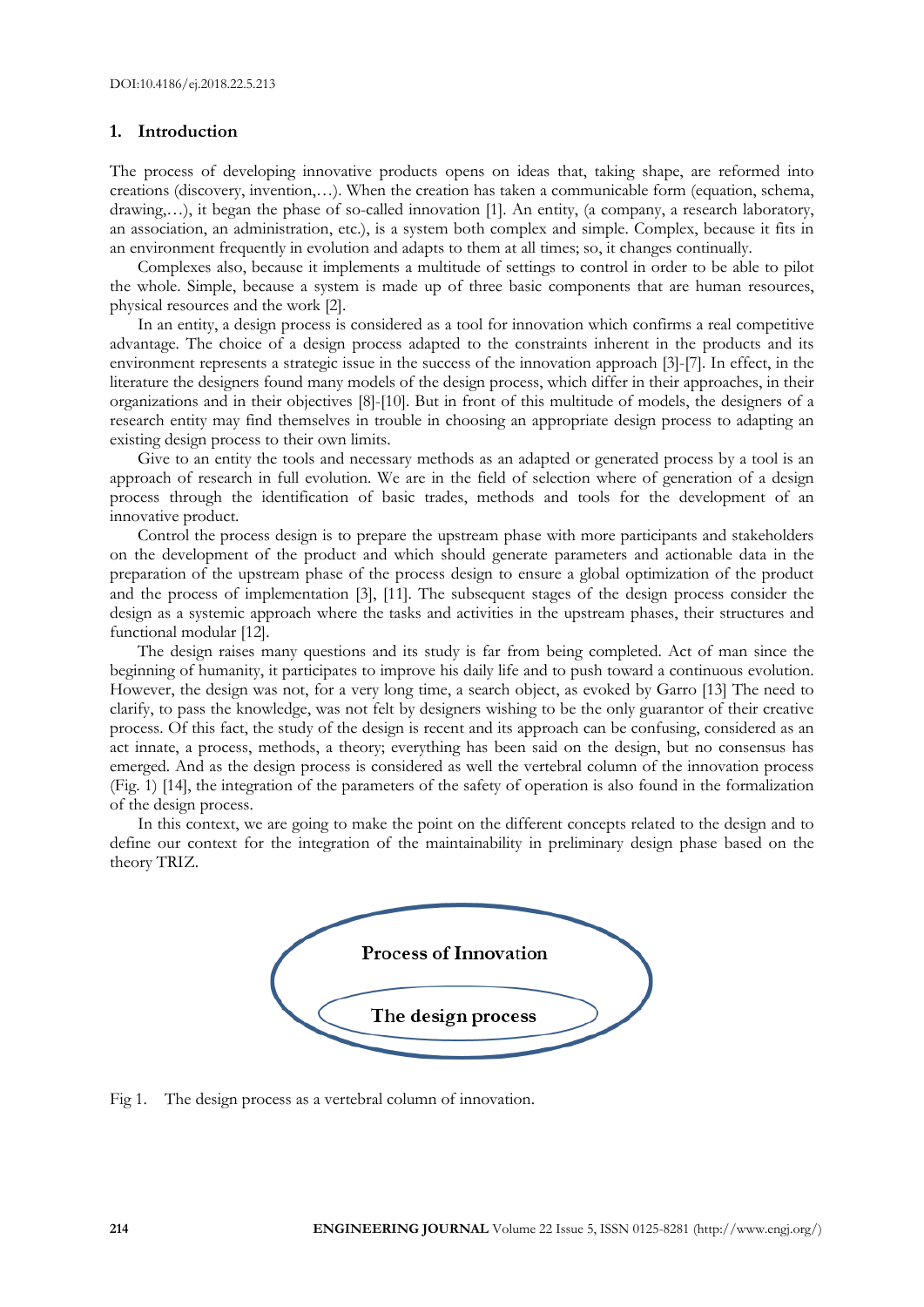## **2. Definitions of the Concepts**

#### **2.1. System Design**

The design as a generalization of the design refers to the construction of a generalization of intellectual property and objects. It is therefore necessary to abstract the objects in order to build concepts; therefore, a question arises: what elements introduce in the generalization? Why take into account such as constituting an object in the conceptualization, rather than another? We can see in the literature that one of the axioms of the modeling is the point of view [6], [13]; in the case of the design, the point of view depends on the objective of the latter and of the knowledge of the designer. As well the design is the passage of a need to the identification of a concept, guided by the objectives to achieve and limited by the available knowledge, in order to recognize, in this concept, a solution. The second definition refers to the understanding of an object; there is a need to move from a vague idea of behavior of an object to the understanding of the mechanisms and laws governing this object. Finally, the third definition refers to the visualization of a concept, a mental representation, general and abstract of an object. These last two definitions go hand in hand: it must understand to build a good representation. In creative design of technical systems, it is to move from the idea of achievement of a function, to the understanding of the mechanisms and laws allowing, physically, the satisfaction of this function. The design, in the framework of the Creativity on technical objects, can then be understood as the achievement of technological choices.

There are many technological choices to validate, depending on what you really want to separate, and resources to use. The design is therefore understand the goals, constraints and resources useful to the satisfaction of a goal.

In the literature they are several definitions for the design, one who defines as synthesis [13] and on others as a creative activity [15]. In addition, since the 1950s, the vision of the design is oriented toward the description of a process [16], In order to increase its efficiency and to control its process. Lawson [17] specifies that it is today popular to consider the design as a sequence of activities, but that, more and more, it is necessary to consider not only the process of design, but also the creative thinking who realizes, on the basis of design approaches.

## **2.2. The Design Process**

A design process is a sequence of design activities, necessary to create one or more representations of the product [18]. Several descriptions of the design process exist in the literature, we will retain the three types of the following Modeling: The sequential processes, the iterative process and the sequential processes/iterative.

#### 2.2.1. Sequential process

The first process of sequential design that have made their appearances, are those of Zwicky in 1948, Asimow and Buhl in 1962, Fasal in 1965. These authors propose a systematic approach to design based on three main phases [19]:

- The feasibility study (definition and validation of the required)
- The preliminary design phase (choice of concepts) and architectural significance
- The detailed design (preparation of the technical file)

These processes are based therefore on a chronological succession of all phases to achieve. However, the characteristic of a sequential process lies in the fact that the result of a phase is the input of the next phase [20].

Pahl and Beitz have proposed, in the years 1980, a model of sequential process based on four phases [21]:

- Determination of specifications
- Emergence of concepts
- **Architectural Design**
- **•** Detailed Design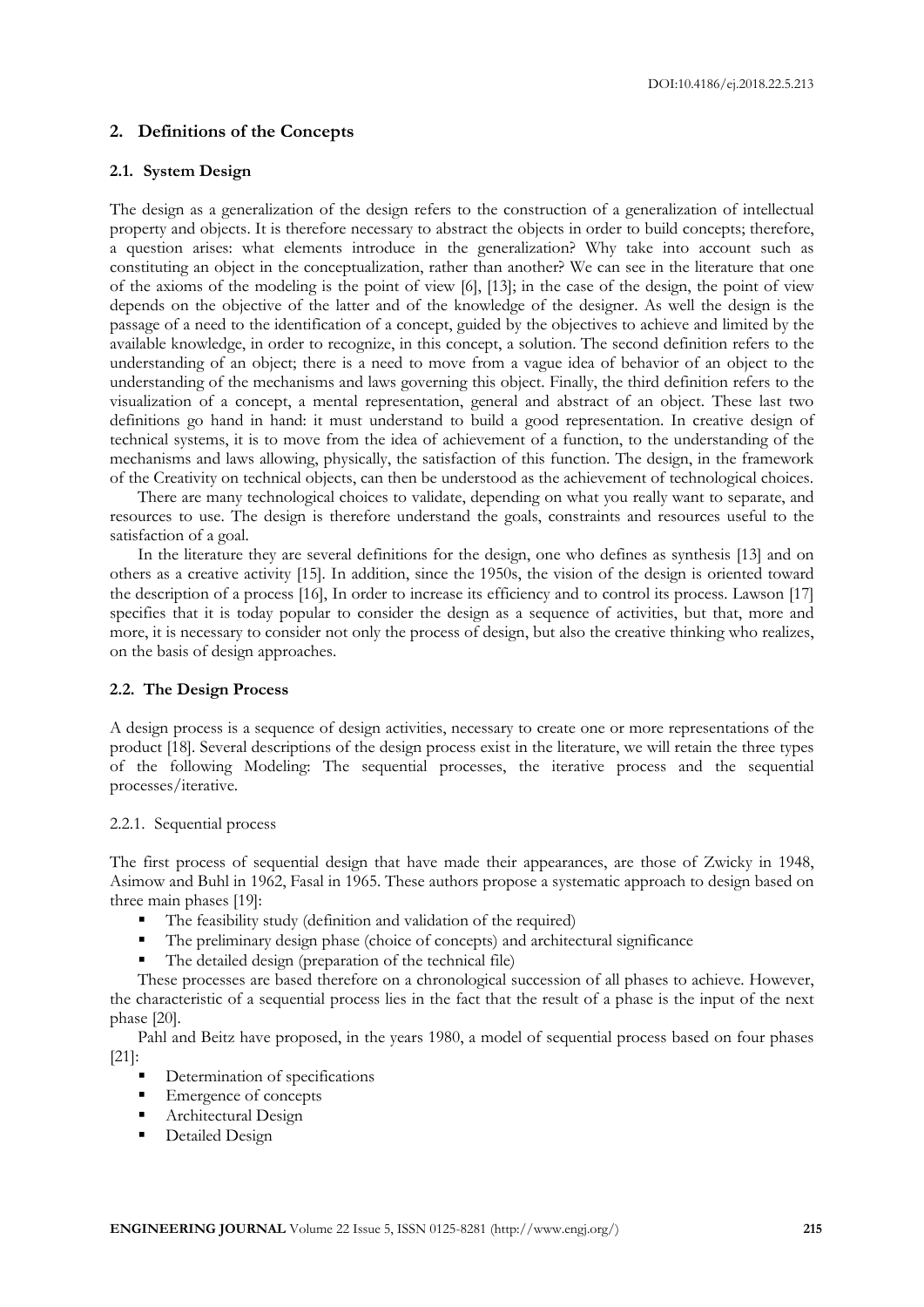From the determination of specifications, this model allows to reach a solution ready to be manufactured. The figure below (Fig. 2) details the different phases of the process of Pahl and Beitz [22].

The design process proposed by Pahl and Beitz (Fig. 2) is broken down into phases, sub-phases and steps. This hierarchical decomposition adds more precision in the organization and the description of the design activities.

Ulrich and Eppinger add a phase of prototyping and implementation of industrialization by report to the model of Pahl and Beitz to propose as well his model, a little more detailed than the other authors, based on six phases [23].



Fig. 2. Process of design according to Pahl & Beitz [22].

#### 2.2.2. Iterative process

The iterative process has been developed in order to respond to a need for a reduction of the time and costs of design and development. For this case of modeling, the process is no longer seen as a linear succession of phases but earlier a set of problems to solve successively.

The Dutch, N. Roozenburg and J. Eekels [24], have proposed a modeling of the design as the iteration of an elementary cycle of design (Fig. 3).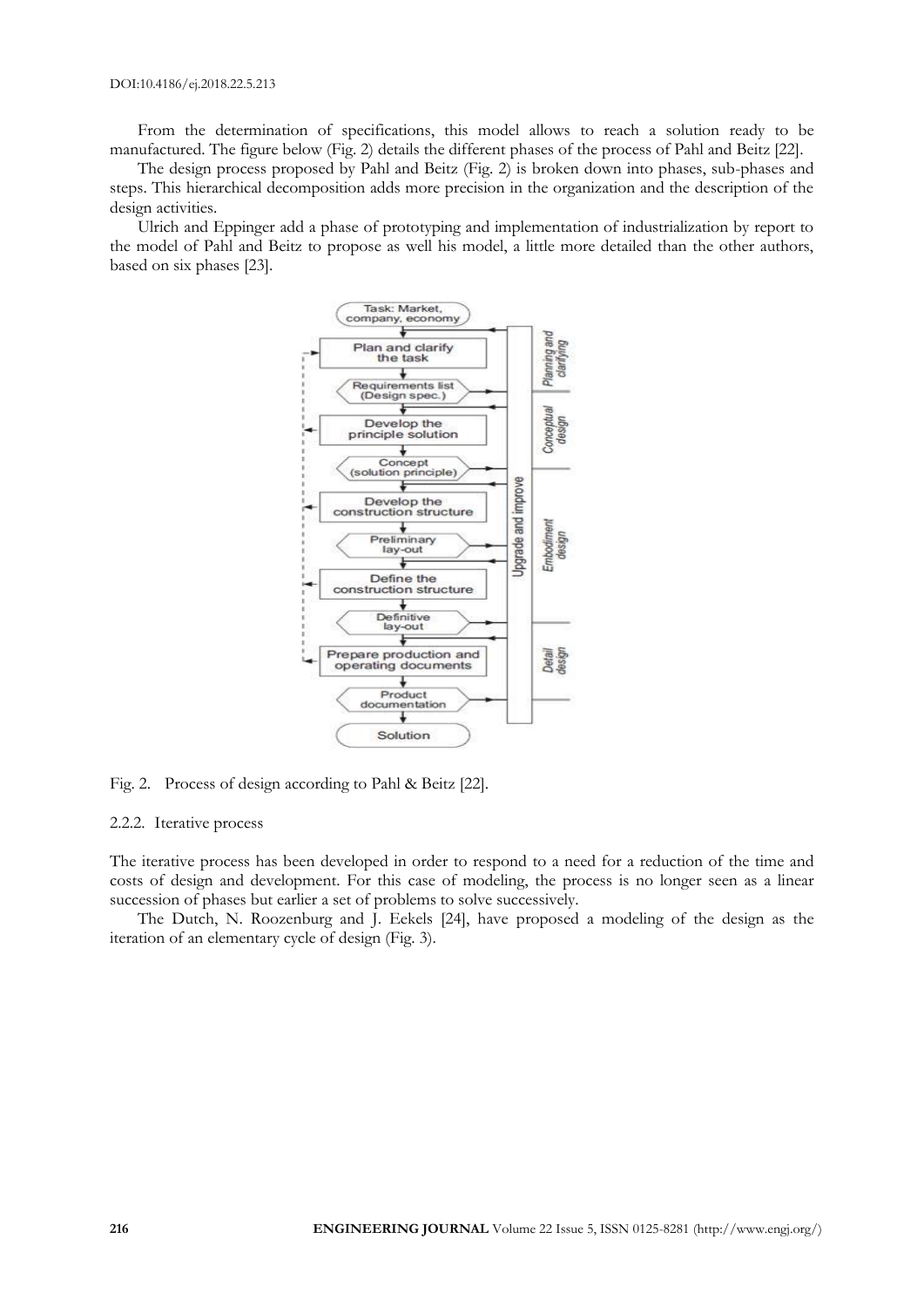

Fig. 3. Design Process according Roozemburg & Eekels [24].

In the iterative modeling proposed, design solutions and the specifications evolve simultaneously (Fig. 3). At a given time in the design process, a set of specifications determines a design solution which in turn will help to define a new set of specifications.



Fig. 4. The iterative structure of the design process.

#### 2.2.3. Sequential process iterative

Aoussat has proposed a sequential model but iterative, presented by Fig. 4. It incorporates, as soon as the upstream phase of the process, all the phases of design in order to identify and take into account all the constraints relating to the life cycle of the new product, process or machine. The fact to integrate all areas (the technique, ergonomics, design, marketing,…) makes this multidisciplinary model [25].

His model is based on four phases of Iterations: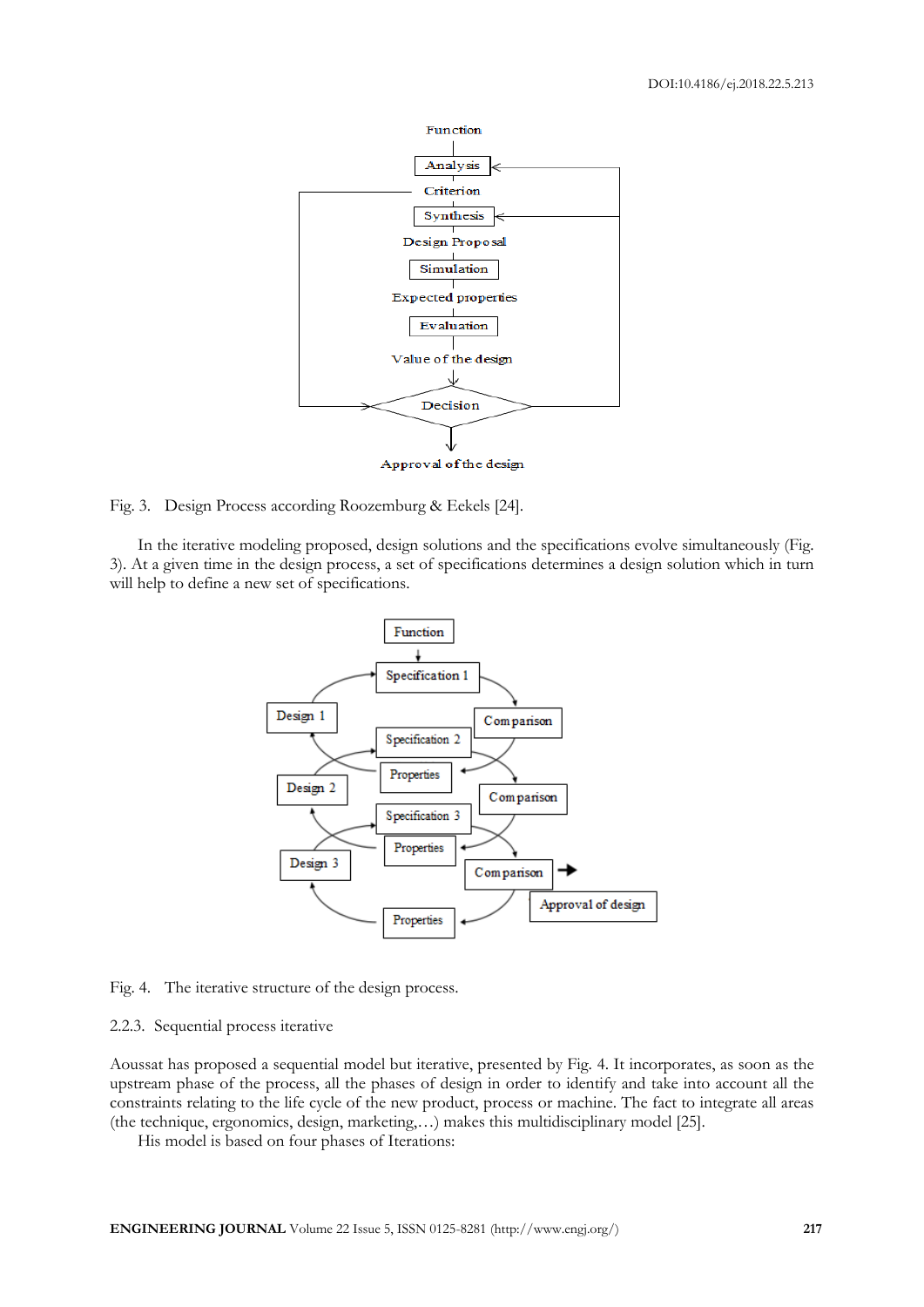- Translation of the need: it is the formulation phase and determination of the characteristics of the product to design. The final product of this phase is the book of functional load of the product
- Interpretation of need: it is the research phase of concept, based on the creative. Different tools can be used in this phase such that the brainstorming session. The ideas chosen must subsequently be validated
- Product Definition: This phase allows you to connect the different data relating to the product and the structure in a product folder
- Product validation: it is a phase of prototyping and testing in the outcome of the third phase in order to validate the product and launch its manufacture



Fig. 5. Design Process according to Aoussat.

# **2.3. Typologies of Design**

Three types of design have been retained by Kota and Ward [26]: Creative, innovative and routinely. The routine design or redesign is a step of changing the characteristics of an existing structure while the creative design and innovative have for object, respectively the functional decomposition and the choice of technical principles associated [14], [27]. We can consult the different definitions in the writings of scarvetti [19].

# **3. Resolution of Problematic in Innovative Based on TRIZ**

In some cases, solutions to the problem do not exist a priori. The design activity was then to develop them. Conventional methods designed to resolve these problems are often psychological character: the methods of creativity [28]. The most well-known example is the brainstorming session.

Since a few years, a theory of resolution of Inventive Problems emerged in the west. It is the TRIZ methodology (Russian acronym for "Theory of Inventive Problem Solving") which is an algorithmic approach for the resolution of technical problems [29].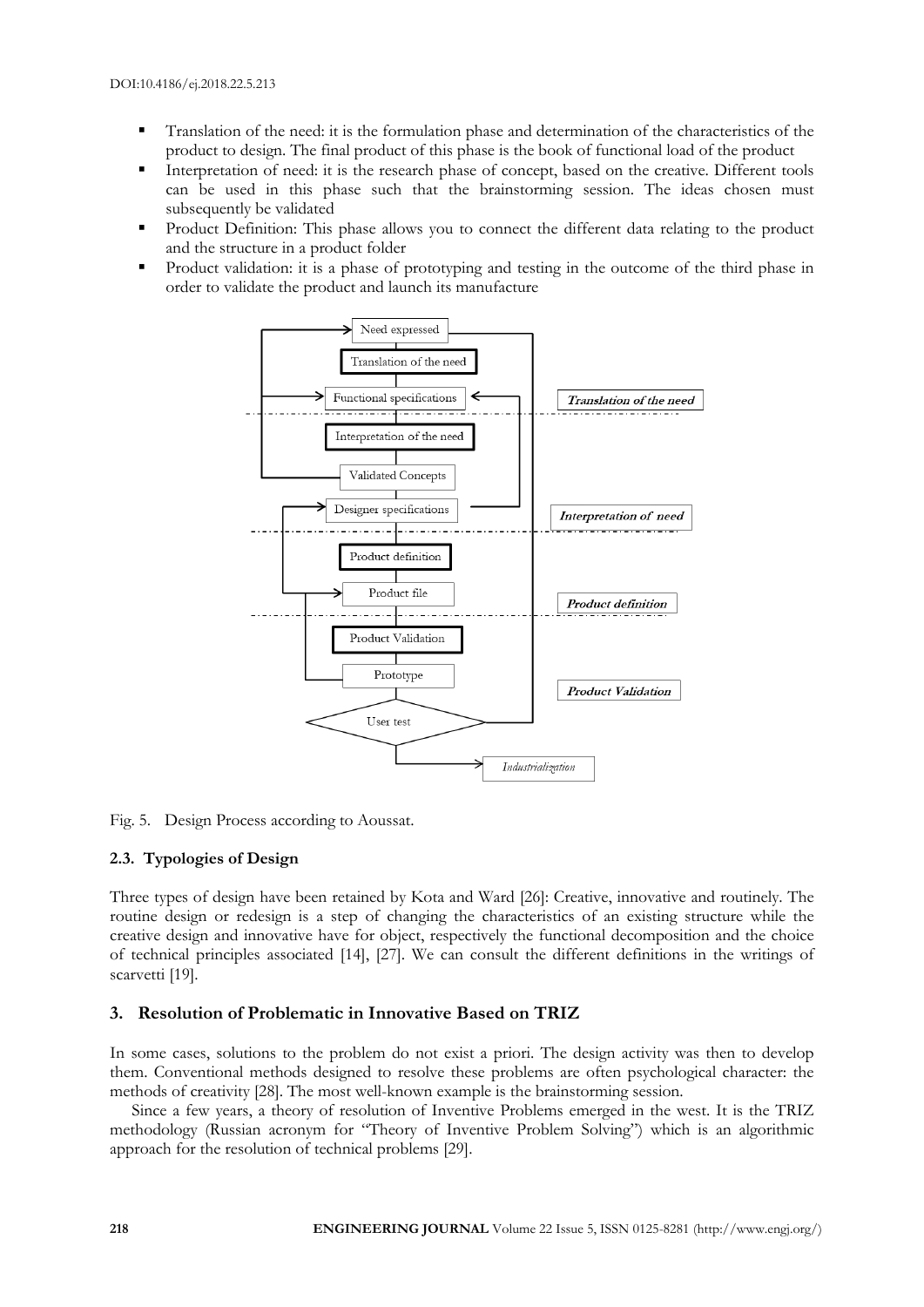#### **3.1. The TRIZ Theory**

TRIZ, a Russian acronym, can be translated into English by "Theory of Inventive Problem Solving'" (acronym anglo-saxon tips) or French by ''Theory of the Solution of Inventive Problems''.

The origins of the methodology date back to the end of the years 40 in ex-USSR. Genrich Saulovich Altshuller, the father of the work on TRIZ, was one of the victims of arbitrary convictions of the Stalin era and was imprison (1950 to 1954). He was subsequently transferred to the camp of Vorkuta, where he was detained with engineers, physicists, lawyers, architects and other scientists. It is there that Altshuller capitalisa the knowledge which will enable him, later, to develop the methodology and tools TRIZ [30].

Altshuller was trying to understand the evolution of the systems since the dawn of humanity. He analyzed 40000 patents of different classes of the International Classification of Patents for draw 39 universal criteria for the design for an engineer. The extension of this work, in the years 60-70, on 400000 world patents permit to identify the 40 principles of innovation set out in Table 1 [31].

| 1. The segmentation                 | The extraction<br>2.                                 |
|-------------------------------------|------------------------------------------------------|
| 3. The local quality                | The asymmetry<br>4.                                  |
| 5. The combination                  | The univesalité<br>6.                                |
| 7. The pullout dolls                | The Counterweight<br>8.                              |
| 9. The contrary action prerequisite | The anticipation<br>10.                              |
| 11. The prevention                  | The equipotential bonding<br>12.                     |
| 13. The alternative                 | The curvature<br>14.                                 |
| 15. The Adaptability                | The action reduced or excessive<br>16.               |
| 17. The change of the dimension     | Mechanical Vibration<br>18.                          |
| 19. The periodic action             | The continuity of an action of usefulness<br>20.     |
| 21. The quick action for security   | The transformation of a detrimental effect in<br>22. |
|                                     | useful effect                                        |
| 23. The enslavement                 | The Intermediary<br>24.                              |
| 25. The self service                | The Copy<br>26.                                      |
| 27. The ephemeral cheap             | The evolution of the mechanical system<br>28.        |
| 29. The Fluids                      | The deformable,<br>30.                               |
| 31. The porous materials            | The color change<br>32.                              |
| 33. The homogeneity                 | The rejection and regeneration<br>34.                |
| 35. The change of ownership         | The phase transition<br>36.                          |
| 37. The thermal expansion           | 38. The oxidation                                    |
| 39. The inert environment           | 40. The composite materials                          |

Table 1. The 40 principles of innovation of the TRIZ theory.

Altshuller proposes to resolve a problem outside of the industrial realities. A generic representation of its approach is proposed by Fig. 6.

| 01: mass of the moving object    | 14: resistance                | 27: reliability                  |
|----------------------------------|-------------------------------|----------------------------------|
| 02: mass of the static object    | 15: duration of action of the | 28: accuracy of measurement      |
|                                  | moving object                 |                                  |
| 03: length of the moving object  | 16: duration of action of the | 29: manufacturing precision      |
|                                  | static object                 |                                  |
| 04: length of the static object  | 17: temperature               | 30: harmful factor to the object |
| 05: surface of the moving object | 18: light intensity           | 31: harmful factors induced      |
| 06: static object surface        | 19: energy used by the moving | 32: ease of realization          |
|                                  | object                        |                                  |

Table 2. The 39 criteria for design.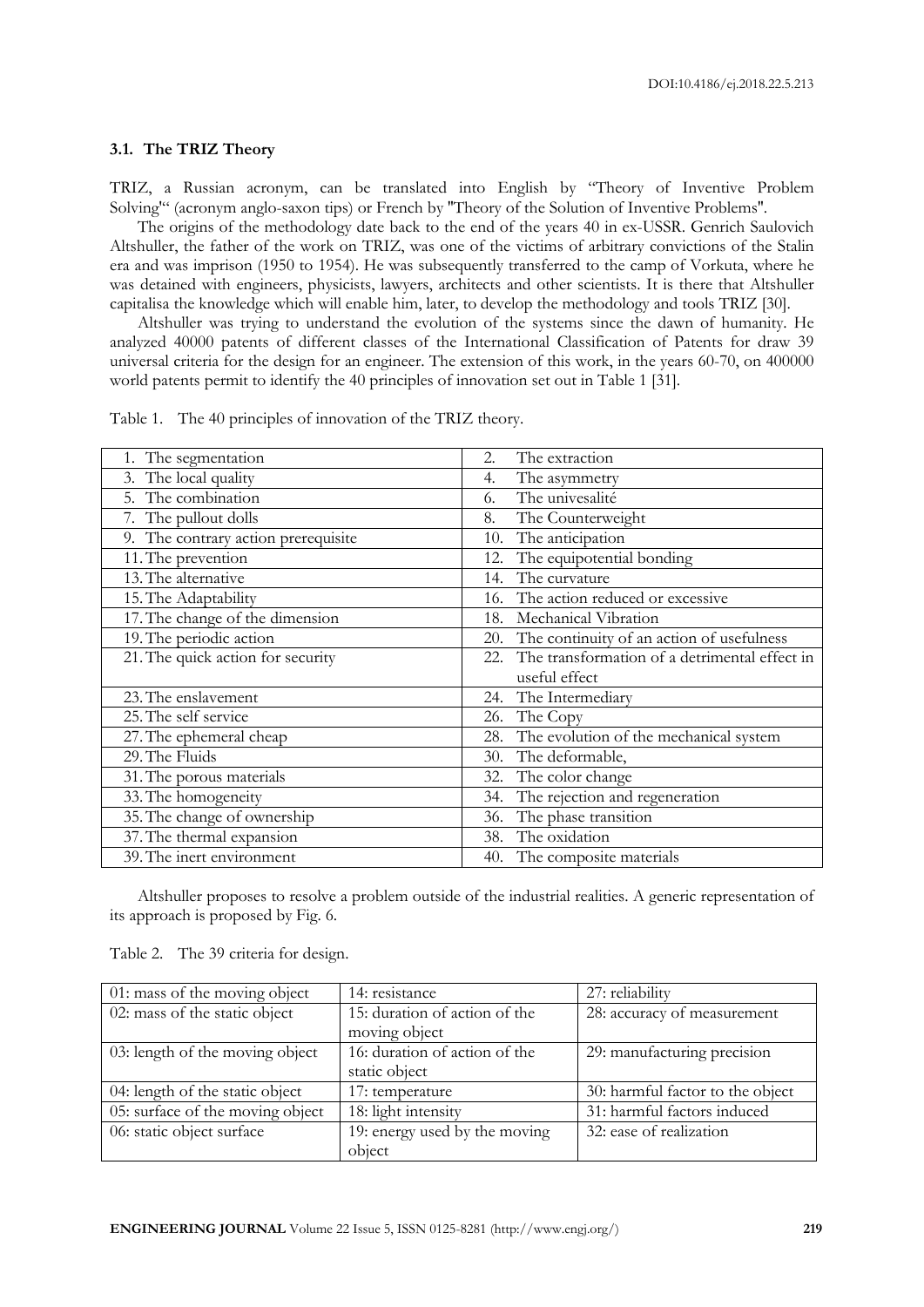| 07: volume of the moving object | 20: energy used by the static | 33: ease of used'usage         |
|---------------------------------|-------------------------------|--------------------------------|
|                                 | object                        |                                |
| 08: static object volume        | 21: power                     | 34: maintenance                |
| $09:$ speed                     | 22: loss of energy            | 35: adaptability               |
| 10: strength                    | 23: loss of substance         | 36: product complexity         |
| 11: voltage, pressure           | 24: loss of information       | 37: complexity of the piloting |
| 12:form                         | 25: waste of time             | 38: degree of automation       |
| 13: stability of the object     | 26: amount of substance       | 39: productivity               |

At each intersections of a matrix of contradictions are listed the numbers of the 40 principles of inventiveness that correspond to the resolution of the technical contradiction considered.

Table 3. Matrix of contradictions.

|                   | parameter that degrades |         |                                                 |         |         |       |         |       |         |  |             |             |          |                   |         |
|-------------------|-------------------------|---------|-------------------------------------------------|---------|---------|-------|---------|-------|---------|--|-------------|-------------|----------|-------------------|---------|
|                   | 01                      | 02      | 03                                              | 04      | 05      | 06    | 07      | 08    | 09      |  | 16          | 17          | 37       | 38                | 39      |
| 01: mass of the   |                         |         | 15.08                                           |         | 29.17   |       | 29.02   |       | 02.08   |  |             | 06.29       |          | 28.29 26.35 35.03 |         |
| moving object     |                         |         | 29.34                                           |         | 38,34   |       | 40.28   |       | 15,38   |  |             | 04.38       |          | 26.32 18.19 24.37 |         |
| $02:$ mass of the |                         |         |                                                 | 10,01   |         | 35,30 |         | 05,35 |         |  | 02.27 28.19 |             |          | 25,28 02,26 01,28 |         |
| static object     |                         |         |                                                 | 29,35   |         | 13.02 |         | 14,02 |         |  |             | 19,06 32.22 | 17.15 35 |                   | 15,35   |
| 03: length of the | 08,15                   |         |                                                 |         | 15,17   |       | 07.17   |       | 13,04   |  | 01.08 01.08 |             |          | 35.01 17.24 14.04 |         |
| moving object     | 29,34                   |         |                                                 |         | 14      |       | 04.35   |       | 08      |  | 35          | 10.29       |          | 26,24 26,16 28,29 |         |
|                   | $= - +$                 | $- - -$ | - - -                                           | $- - -$ | $- - -$ | $-$   | $- - -$ |       | $- - -$ |  | $- - -$     |             |          |                   | $- - -$ |
| 39: productivity  |                         |         | 35.26 28.27 18.04 30.07 10.26 10.35 02.06 35.37 |         |         |       |         |       |         |  | 20.10 25,21 |             |          | 35, 18 05, 12     |         |
|                   | 24, 37 15, 3            |         | 28,38 14,26 34,31 17,07 34,10 10,02             |         |         |       |         |       |         |  |             | 16,38 28,10 |          | 27,02 35,26       |         |
|                   |                         |         |                                                 |         |         |       |         |       |         |  |             |             |          |                   |         |

The general process the have a specific solution is as follows:



Fig. 6. Generic Model of the TRIZ approach.

In this representation (Fig. 6), specific problems and possible solutions are the responsibility of the physical domain while models of problem and the models of solutions that fall within the field of the abstract. The approach starts from a specific problem. It is in a first time to formulate a problem "standard" or general, and then to use the tools TRIZ to determine generic solutions, and finally to interpret these generic solutions to draw specific solutions. To these three steps, however, it is appropriate to add steps which, without being specific to TRIZ, are used in the approach: a step upstream of the identification of the problem to deal with, and a downstream step of evaluation.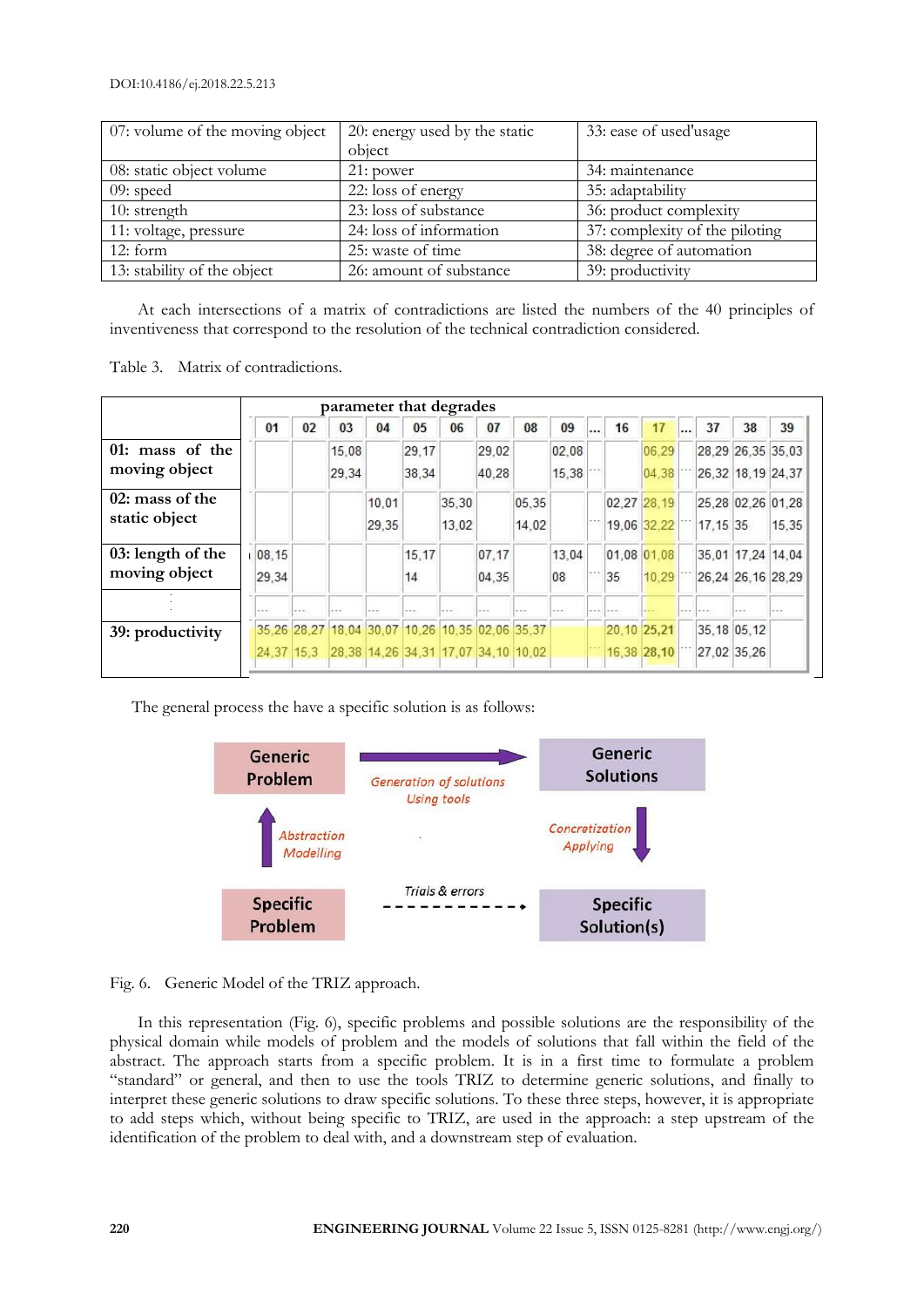The TRIZ approach proposes a detailed methodology to assist the actor in the identification of models of problem and of the concepts of solutions. On the other hand, the model describes does not lead to an innovative solution of immediate manner. In effect, a specific solution of a specific problem is in general at the origin of new specific problems, for which new solutions must be found. The solution chosen in fine thus follows a process of converging resolutions of specific problems in succession (Fig. 7).



Fig. 7. Convergance of the approach of TRIZ.

With: **M.pb** : Modeling of problem **M.sol** : Modeling of solution **Sp.pb** : Specific problem **Sp.Sol** : Specific solution

However, even if the TRIZ approach is often considered interesting by the companies, it is also qualified too complex, heavy and particularly difficult to be captured by small businesses [32]. Experience has shown that it is very difficult for an SME-SMIS to implement the approach TRIZ. In effect, the learning time of this method is important.

The TRIZ tools require conventional knowledge of a vocabulary, the accession to specific procedures and a systematic drive. In addition, there is no procedure completely defined for the formulation of the problem: a specific problem, well defined in a given context, will be transformed into a generic problem in terms specific to TRIZ [33]. In order to facilitate the initial phase of analysis and structuring of the process of creativity and better deploy the tools of creativity with implementation time relatively short and the TREFLE laboratory has developed and carried out a software of conduct studies of technical creativity and innovation MAL'IN , methods of assistance for innovation [34], [35].

#### **3.2. The Proposed Approach**

The process of conceptualization of the approach is often presented as shown in Fig. 6.

From the specific problem, it is initially a question of formulating a "standard" or general problem, then of using the tools TRIZ to determine the generic solutions, and finally to interpret these generic solutions to draw solutions specific.

To these 3 classic stages, however, it is appropriate to add steps which, without being specific to TRIZ, are actually used in the facts: an upstream step of identifying the problem to be treated, and a downstream evaluation step.

The steps of the proposed approach are as follows: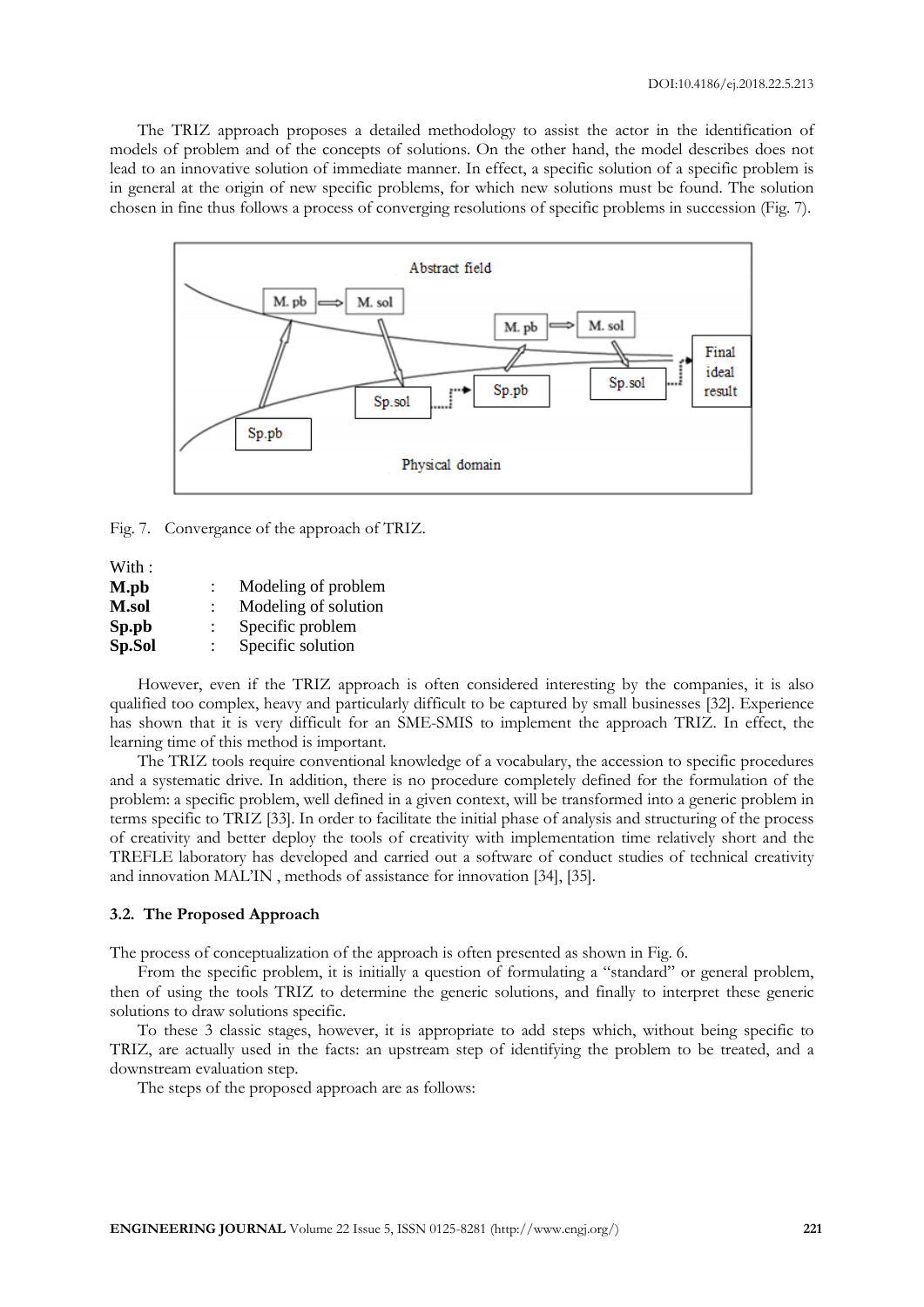## **Identification/documentation of the problem**

We have as a problem of study, the integration of maintainability in preliminary design phase for repairable systems.

This important phase is not strictly a step of TRIZ, but it is consistently present because it is indispensable. It may take different forms: a presentation of the product, its features, the general context etc. using different tools such as trending, strategic planning techniques, QFD elements, state of the art analysis, benchmarking, ….

In this context, we propose to use different methods of safety analysis and more specifically to the functional analysis and the analysis of the modes of the failures of their effects and of their criticality. The purpose of using these methods is to identify failures that have a major impact and severity on the system and the various components.

In addition, it is also a good time to determine the strategy to be adopted later: to face the problem through TRIZ, or to circumvent the problem. For this we chose TRIZ to resolve our problematic study [36], because it's more used in industry.

#### **Formulation of the problem**

In a first time, the general problem will be modeled, and even specific problems will be extracted for the following. Here too, the forms are different, but the practices overlap.

When interventions of TRIZ experts, we have seen a modeling of the complete problem in the form of a diagram of functional type. It expresses the interactions between physical entities (substances). This tool built with the technical experts carrying the problem is certainly a quick way for the expert TRIZ to locate (focus) the elementary problems to deal with, which will become as much of specific problems.

Before continuing with clean tools to TRIZ it will be necessary in all cases extract or choose the elementary problems from the general problem: the clipping of the problem fairly "Cartesian".

Of this fact, to help designers to take into account the parameters of the Maintainability in preliminary design, we will have as basic problem resulting from the cutting is to determine the parameters to integrate in preliminary design.

In a second time, with a view to apply tools of resolution, it is necessary to express the specific problem considered in a form adapted to the general problem.

This step of interpretation is probably what makes both the originality, and one of the difficulties of TRIZ. It is well to look at the problem from a new angle, non-conventional, and the "Mold" in a framework that is already defined. In addition to the relevance of tools, the effectiveness of the method takes probably much to the next new focused on the problem, and to the high degree of abstraction thus imposed.

#### **The development of generic concepts by the use of the tools TRIZ**

In this phase we have the concept to determine the parameters that influence TTR (Time to repair) and the rate of failures such as resulting from the previous steps.

Of this fact, and from the "Models of problems", the application of tools of TRIZ will lead to "models of Solutions" in a fashion that is almost mechanical: the application of a procedure. Each tool can bring new ideas that can lead to innovative concepts concerning the generic concept resulting. Note however here the character very generic of concepts provided by the TRIZ tools at this stage. While generating generic solutions to resolve the contradictions that result.

#### **Interpretation of generic solution**

"Models of solutions" are generic, and they must be interpreted for each particular problem. Two types of interpretations of a different nature are to mention:

a) The first type is the interpretation almost "natural" of a generic concept, which often acts as "inducer" of an idea. It seems that a concept, even generic, is more likely to move toward a relevant solution. A mini-brainstorming on each generic concept is then the rule. The interest of TRIZ compared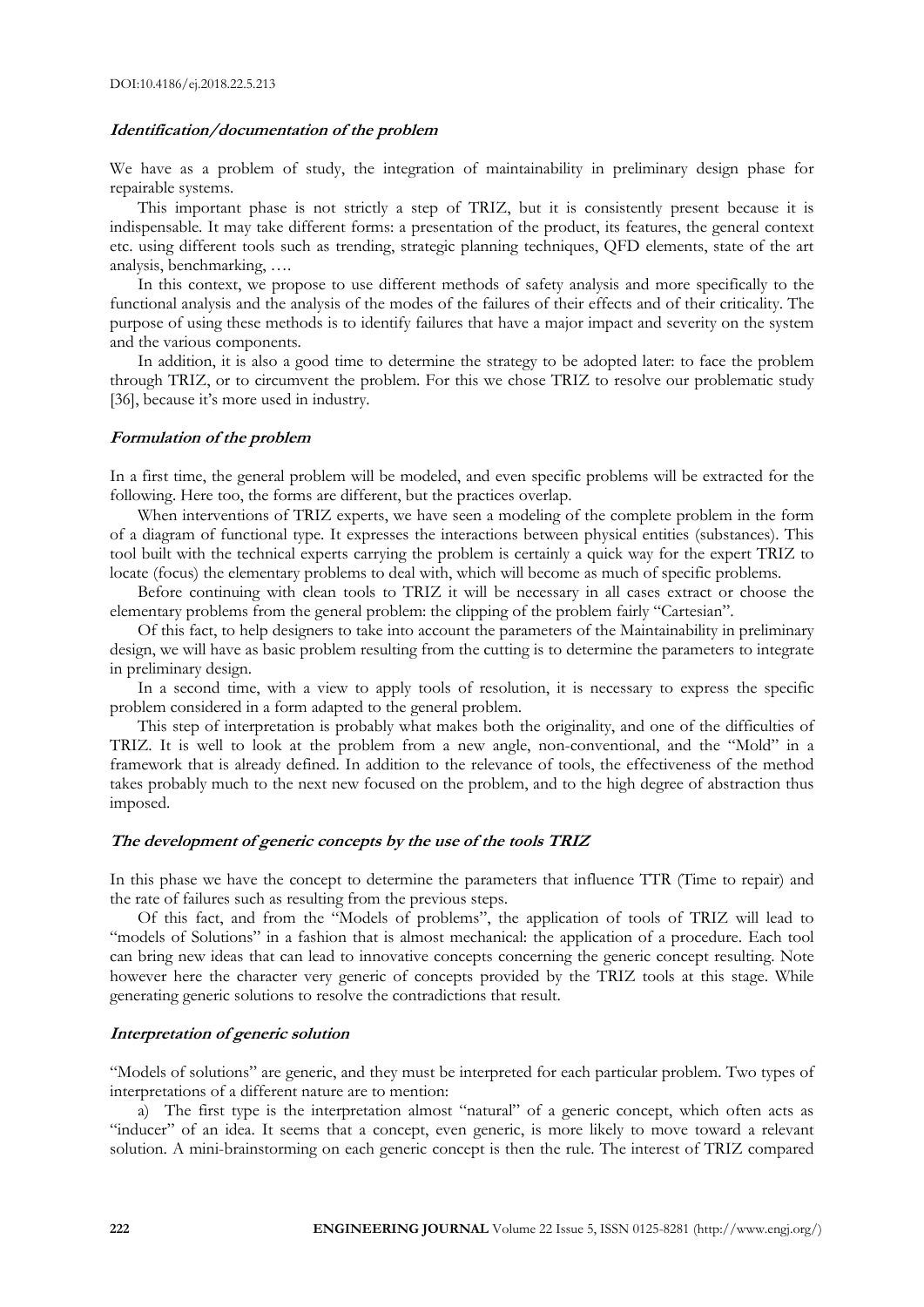to other techniques of creativity at this stage comes from a part of the character "quasi exhaustive" concepts possible (they are actually very many), on the other hand the fact that the approach is oriented toward the concepts a priori the more adapted to the type of problem considered.

Potentially, the method can provide a huge time saving: in the extreme case, a few hours facing years of reflection, doubt, disappointed hope, procrastination, unsuccessful attempts etc.

b) The second type of interpretation has been developed by Altshuller and his team in this Purpose: when the node of the problem becomes the answer to a question of the type "I know what should be done, but I do not know how to do it", the appeal is made to databases of not the knowledge of humanity, but orienting them to the knowledge of the "physical effects" likely to provide an answer to the problem. This type of tools is able to evolve further by the use of search engines using techniques of semantic analysis, including a first version is available. [37]

A sub-extra step can be added then: the combination of the concepts. It may intervene naturally by association of ideas, but it can also be made systematic.

#### **Evaluating solutions**

TRIZ does not offer for this phase of tool formalized. Of this fact, we are going to opt for the approach for the evaluation of the Maintainability in the design phase, a proposed approach and developed in one of our background work. [38]

In addition to the approach we consider the concept of "Ideal Ultimate Result " which can be resumed at this stage as an evaluation criterion, but we believe that it expresses more the "Elegance" of the solution that its relevance to a case given industrial. It would be more appropriate at this stage to question everything that this new solution can induce vis a vis the client, the company,…. the concept of ideal final result is one of the tools used during the problem definition phase of TRIZ theory, it's outcome in its first stages, reformulates the technical contradiction to translate it into a physical contradiction and mobilizes the resources (fields and substances) that can be used to solve it. Then we use the ideality to identify the ideal solution based on the following equation:

# **Ideality** =  $\Sigma$  **Benefits** /  $(\Sigma \text{ Costs} - \Sigma \text{ Harm})$

The key to choose an optimal solution is increasing benefits while decreasing costs and harm associated with the new design.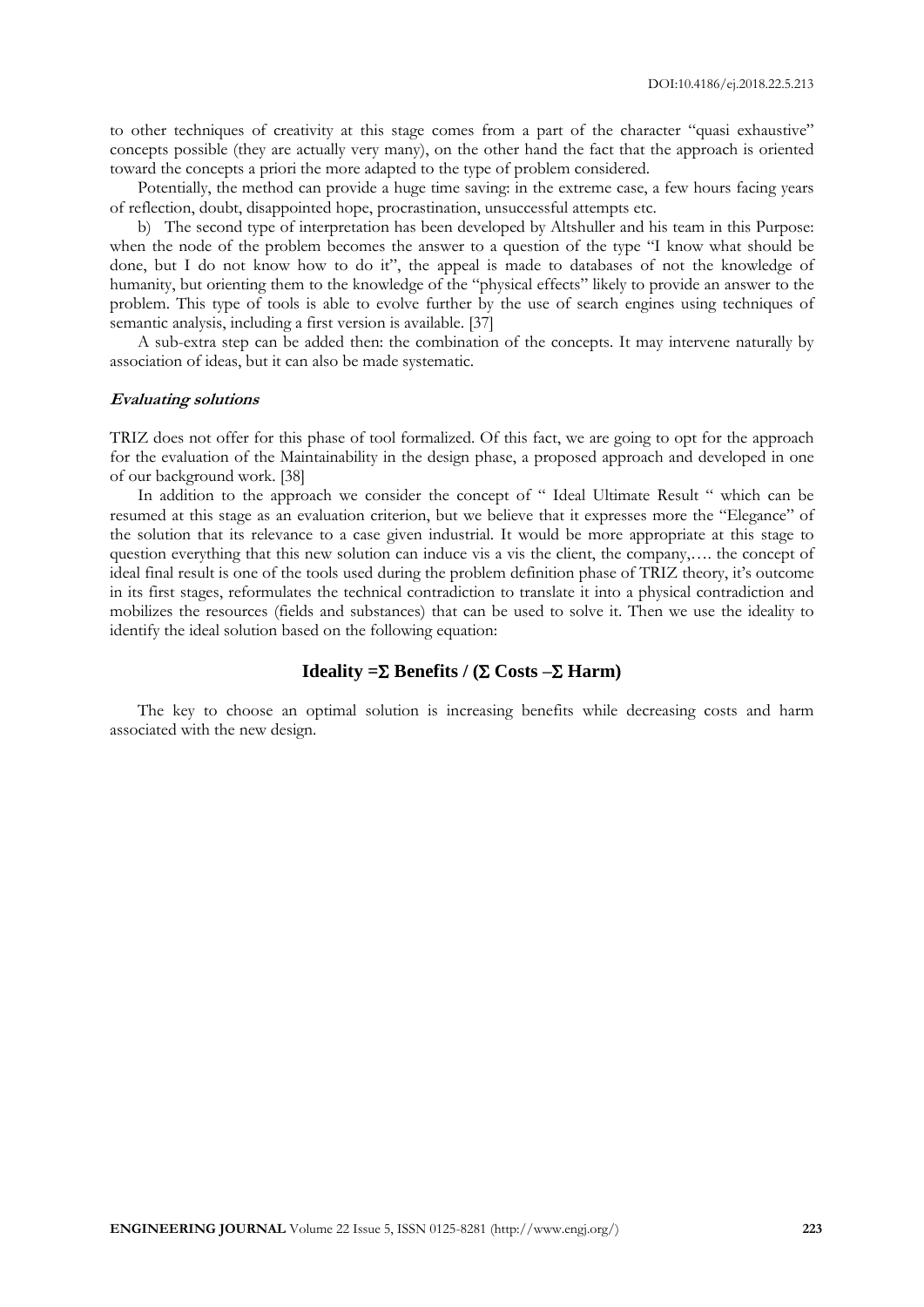



Fig. 8. Model for the resolution of the problematic of the integration and the evaluation of the Maintainability in preliminary design phase.

## **4. Conclusion**

It can be concluded that the TRIZ method aims to bring out inventive solutions. Large groups adhere to it discreetly but surely. It tends to define creativity, as an exact science. This is going to hurt more than one, to shake up more than one idea. But this is one of the ambitions of the TRIZ theory, to break the psychological inertia that holds so many inventors in their same impasses. Theory for some, method for others, it is in any case an idea of genius that can "boost creativity".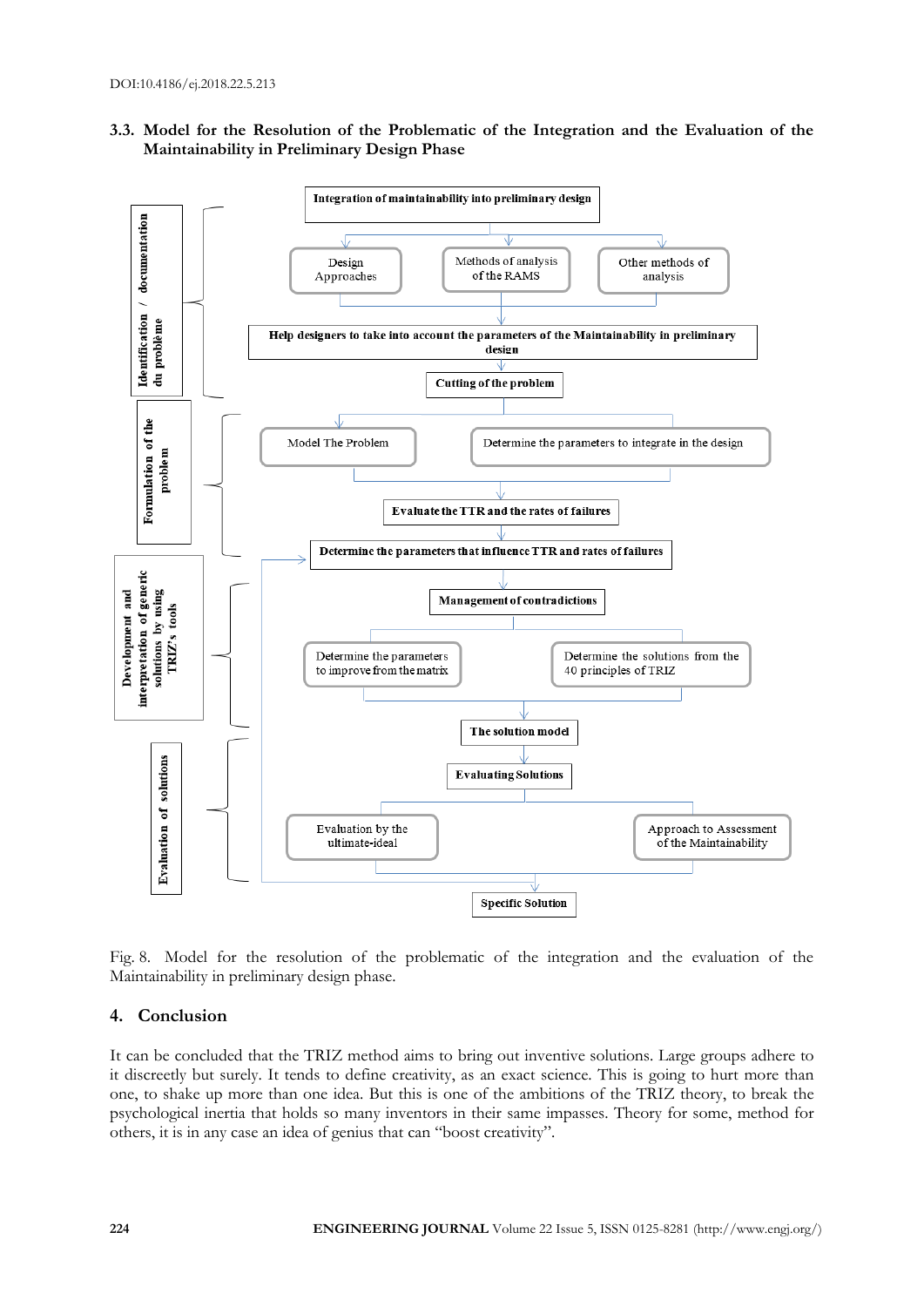Its application requires more rigor and training. It is defined as an "experimental science" whose objective is to help inventors and more generally all engineers to methodically solve technological problems.

According to its designers, TRIZ may apply:

- In research and development of new generations of products, proposing a set of laws of evolution.
- In the resolution of complex problems, with a methodology and tools based on the resolution of conflicts inherent to all technical systems.
- To solve complex problems, with a methodology and tools based on the resolution of conflicts inherent to all technical systems.
- In the identification and treatment of failures of all industrial products, it is an application that could be related to risk analysis.

In this context, we have presented in the said work a conceptual model for the integration of the Maintainability in preliminary design phase in the case of Innovative design based on the approach TRIZ. In effect, the departure of the approach is the problem to take into consideration the maintainability in the preliminary phase of design, and then with the help of a functional analysis and a FMEA study ( what we have noted the methods of analysis of the RAMS) we can determine the generic problem in order to help designers to model the problem and to determine the parameters that will integrate in preliminary design, in a goal to evaluate these parameters and to use the tools of TRIZ who have allowed us to manage the contradictions and generate innovative solutions for each situation. To finish by the evaluation of the solution generated by two tools proposed: by the ultimate-ideal for assess the ideality of the solution, and the approach for the evaluation of the Maintainability presented in one of our previous work to determine the components which penalizes the solution.

We envisage as perspective of this work, apply this conceptual model for a wind power system, in order to determine the parameters to improve to optimize the maintainability and availability in generating an optimal solution based on the approach TRIZ.

#### **References**

- [1] D. Justel, R. Vidal, and M. Chiner, "TRIZ applied to innovate in design for disassembly," (in French) in *13th CIRP International Conference on Life Cycle Engineering*, 2006, pp. 377–382.
- [2] M. Yvon, " Process: Performance optimization tools," (in French) *Éditions Organ.*, 2004.
- [3] F. Segonds, "Contribution to the integration of a collaborative environment in upstream product design," (in French) Arts & Metier ParisTech, 2011.
- [4] N. Lahonde, "Optimization of the design process: Proposal of a method selection model for decision support," (in French) Arts & Metier ParisTech, 2010.
- [5] K. Benfriha, "Assisting in the choice of methods and design tools: Neuronal approach," (in French) Paris, ENSAM, 2005.
- [6] D. Brissaud and O. Garro, "Distributed design, emergence," (in French) *Concept. Prod. mechanical – Methodes Models Outils Michel TOLLENAERE Dir Ed. Hermès Paris*, 1998.
- [7] T. A. Roemer and R. Ahmadi, "Models for concurrent product and process design," *Eur. J. Oper. Res.*, vol. 203, no. 3, pp. 601–613, 2010.
- [8] T. J. Howard, S. J. Culley, and E. Dekoninck, "Describing the creative design process by the integration of engineering design and cognitive psychology literature," *Des. Stud.*, vol. 29, no. 2, pp. 160–180, 2008.
- [9] J. E. Van Aken, "Valid knowledge for the professional design of large and complex design processes," *Des. Stud.*, vol. 26, no. 4, pp. 379–404, 2005.
- [10] R. Hunter, A. Vizan, J. Perez, and J. Rios, "Knowledge model as an integral way to reuse the knowledge for fixture design process," *J. Mater. Process. Technol.*, vol. 164, pp. 1510–1518, 2005.
- [11] C. Bouchard, R. Camous, and A. Aoussat, "Nature and role of intermediate representations (IR) in the design process: Case studies in car design," *Int. J. Veh. Des.*, vol. 38, no. 1, pp. 1–25, 2005.
- [12] C. M. Snider, S. J. Culley, and E. A. Dekoninck, "Analysing creative behaviour in the later stage design process," *Des. Stud.*, vol. 34, no. 5, pp. 543–574, 2013.
- [13] O. Garro, "Research Theme Innovative and Distributed Design," (in French) 2000.